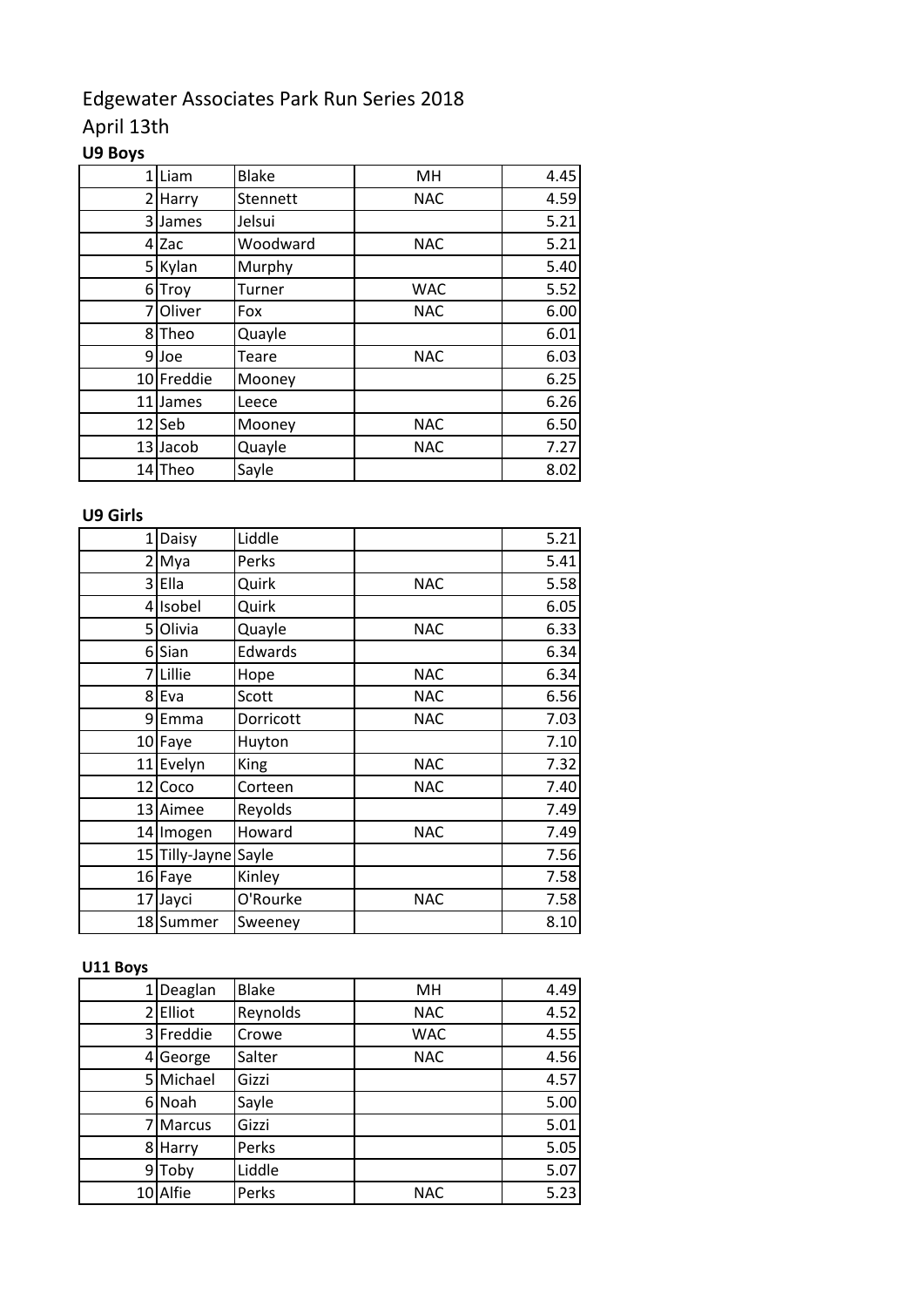| 11 Ollie  | Eyres        | <b>NAC</b> | 5.25 |
|-----------|--------------|------------|------|
| 12 Rory   | Turner       | <b>WAC</b> | 5.33 |
| 13 Leon   | Murphy       |            | 5.54 |
| 14 Connor | <b>Hyton</b> |            | 6.15 |

#### **U11 Girls**

|                | 1 M'Kyla  | Quinn          | <b>WAC</b> | 4.42 |
|----------------|-----------|----------------|------------|------|
| $\overline{2}$ | Abi       | Clayton        |            | 4.53 |
|                | 3 Lucy    | Ormsby         | <b>NAC</b> | 5.02 |
|                | 4 Holly   | Salter         | <b>NAC</b> | 5.05 |
|                | 5 Holly   | O'Donnell      |            | 5.11 |
|                | 6 May-Saa | Smith          | <b>WAC</b> | 5.18 |
| 7              | Zoe       | <b>Bridson</b> |            | 5.40 |
|                | 8 Chloe   | Kinley         |            | 5.41 |
|                | 9 Ruby    | Reynolds       | <b>NAC</b> | 5.41 |
|                | 10 Ciara  | Penketh        |            | 5.43 |
|                | 11 Aoibh  | Nash           | <b>NAC</b> | 5.47 |
|                | 12 Daisy  | O'Donnell      |            | 5.47 |
|                | 13 Feena  | Done           | <b>NAC</b> | 5.50 |
|                | 14 Phoebe | Margrave       | <b>NAC</b> | 5.51 |
|                | 15 Isla   | Mealin         |            | 6.02 |

### **1 Lap**

| 1 Callum   | Sherry         | <b>NAC</b> | 10.38 |
|------------|----------------|------------|-------|
| 2 Jamie    | Hayes          |            | 10.47 |
| 3 Nigel    | Maddocks       | <b>MFR</b> | 10.51 |
| 4Ryan      | Corrin         |            | 10.54 |
| 5 Harry    | Grant          |            | 11.04 |
| 6 Jake     | Richmond       | <b>NAC</b> | 11.05 |
| 7 Alice    | Cashin         | <b>NAC</b> | 11.06 |
| 8 Gethin   | Owen           | <b>WAC</b> | 11.07 |
| 9 Charlie  | Teare          | <b>NAC</b> | 11.08 |
| 10 Kate    | Cashin         | <b>NAC</b> | 11.13 |
| 11 Alex    | Read           | <b>NAC</b> | 11.15 |
| 12 Ella    | Crowe          | <b>NAC</b> | 11.16 |
| 13 Dominic | Dunwell        | <b>NAC</b> | 11.16 |
| 14 Jake    | Crowe          |            | 11.34 |
| 15 Jack    | Perks          | <b>NAC</b> | 11.37 |
| 16 Lucas   | Stennett       |            | 11.42 |
| 17 Lydia   | <b>Morris</b>  |            | 11.43 |
| 18 Elliot  | Nash           | <b>NAC</b> | 11.46 |
| 19 Nathan  | Cannell        |            | 11.50 |
| 20 Tuffy   | Nash           | <b>NAC</b> | 11.57 |
| 21 Luke    | Crowe          | <b>NAC</b> | 11.58 |
| 22 Claire  | Sproule-Craine |            | 12.03 |
| 23 Regan   | Corrin         |            | 12.11 |
| 24 Tonya   | Corrin         | MH         | 12.13 |
| 25 Ryan    | Kelly          |            | 12.32 |
| 26 Madison | McMullan       | <b>NAC</b> | 12.33 |
| 27 Aiden   | <b>Myers</b>   | <b>NAC</b> | 12.34 |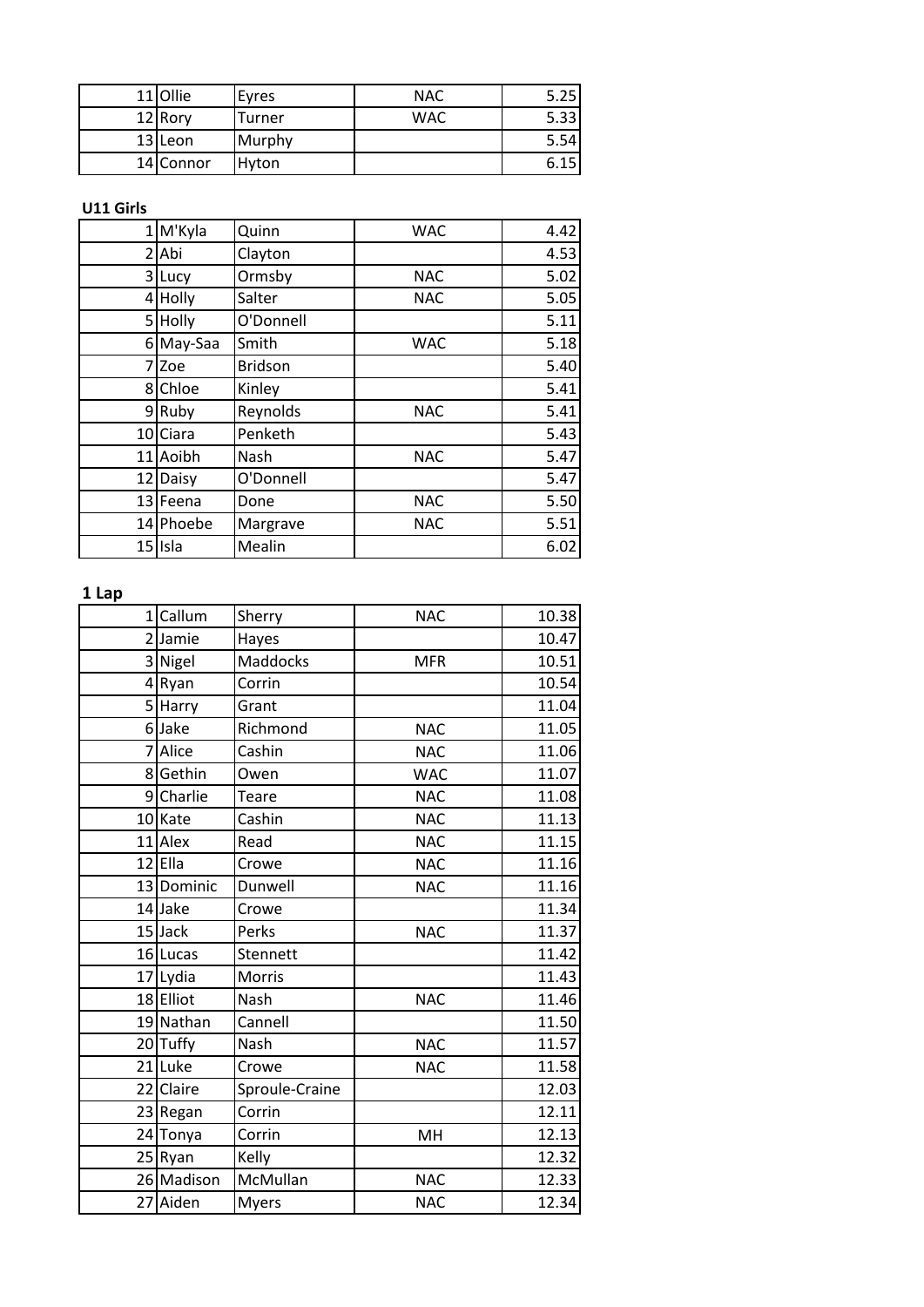| 28 Cory      | Callister        | <b>NAC</b>    | 12.39 |
|--------------|------------------|---------------|-------|
| 29 Corbyn    | Schade           | <b>WAC</b>    | 12.47 |
| 30 Corey     | <b>Bate</b>      | MH            | 12.53 |
| 31 Richard   | Done             |               | 12.54 |
| 32 Caleb     | Schade           | <b>WAC</b>    | 12.54 |
| 33 Will      | Farrant          |               | 13.07 |
| 34 William   | Forgie           | <b>NAC</b>    | 13.07 |
| 35 Will      | Lashley          |               | 13.15 |
| 36 Mia       | Dunwell          | <b>NAC</b>    | 13.19 |
| 37 Tom       | Ward             |               | 13.25 |
| 38 Mark      | Corrin           | MH            | 13.26 |
| 39 Amber     | Pullen           |               | 13.30 |
| 40 Daniel    | Comley           | <b>NAC</b>    | 13.36 |
| 41 Kirree    | Craine           | <b>NAC</b>    | 13.37 |
| 42 Tara      | Scott            | <b>NAC</b>    | 13.43 |
| 43 Barry     | Cowin            | <b>NAC</b>    | 13.45 |
| 44 Lottie    | Stennett         | <b>NAC</b>    | 13.46 |
| 45 Bob       | Huyton           |               | 14.03 |
| 46 Casey     | Logan            |               | 14.04 |
| 47 Thomas    | <b>Bradley</b>   |               | 14.13 |
| 48 Joseph    | Devaney          |               | 14.24 |
| 49 Connor    | Mealin           |               | 14.24 |
| 50 Elyse     | Grant            |               | 14.46 |
| 51 Janette   | Krejci           |               | 14.48 |
| 52 Molly     | Philips          | <b>NAC</b>    | 14.50 |
| 53 Abbie     | Devaney          |               | 14.51 |
| 54 Michelle  | Sherry           | <b>NAC</b>    | 14.52 |
| 55 Richard   | Mooney           |               | 14.58 |
| 56 Christian | Caleb            |               | 15.02 |
| 57 Arianna   | Kerrish          |               | 15.02 |
| 58 Ruby      | Palmer           |               | 15.10 |
| 59 Ethan     | Lace             |               | 15.13 |
| 60 Olivia    | Done             |               | 15.19 |
| 61 Sarah     | Nash             | <b>MTC</b>    | 15.32 |
| 62 Colin     | Crooks           | <b>WAC</b>    | 15.42 |
| 63 Rebecca   | Cowin            |               | 15.45 |
| 64 Martha    | <b>Broderick</b> |               | 15.47 |
| 65 Ella      | Malone           |               | 15.52 |
| 66 Lucy      | Field            | <b>NAC</b>    | 15.55 |
| 67 William   | Kneen            |               | 16.07 |
| 68 Ruby      | Grant            |               | 16.08 |
| 69 Carol     | Roy              |               | 16.30 |
| 70 Richard   | Power            |               | 16.34 |
| 71 Orla      | Goddard          | <b>NAC</b>    | 16.42 |
| 72 Geoff     | Farrant          | <b>IOMVAC</b> | 16.46 |
| 73 Dixie     | Yardley-Scott    |               | 16.53 |
| 74 Simon     | Scott            |               | 16.53 |
| 75 Stephen   | Dorricott        |               | 17.16 |
| 76 Jennifer  | Farrant          |               | 17.40 |
| 77 Anya      | Lace             |               | 17.57 |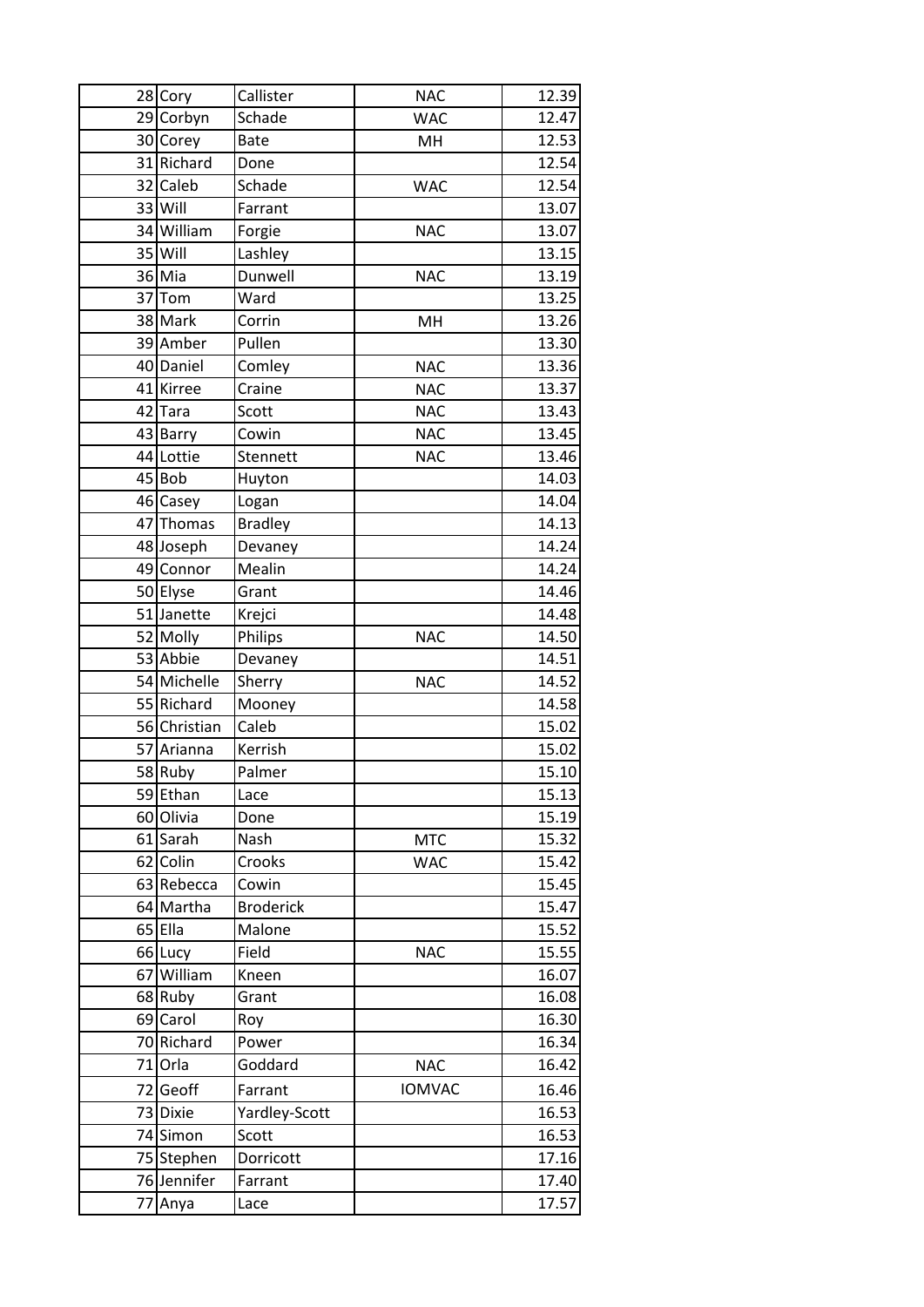| 78 Emma             | <b>IQuayle</b> |        | 18.18 |
|---------------------|----------------|--------|-------|
| 79 Annabel          | Forgie         |        | 18.45 |
| 80 Catriona Farrant |                | IOMVAC | 25.31 |

**3 Lap**

| ο ταλ |             |                |                          |       |
|-------|-------------|----------------|--------------------------|-------|
|       | 1 Orran     | Smith          | <b>WAC</b>               | 22.34 |
|       | 2 Arran     | Galvin         | <b>NAC</b>               | 23.45 |
|       | 3 Matt      | Callister      | <b>NAC</b>               | 23.50 |
|       | 4 Peter     | <b>Bradley</b> | <b>MFR</b>               | 23.55 |
|       | 5 James     | Strickett      | <b>NAC</b>               | 24.20 |
|       | 6 Adam      | Huxham         | <b>MFR</b>               | 24.25 |
|       | 7 Jaydon    | Fayle          | <b>NAC</b>               | 24.27 |
|       | 8 Daniel    | Phair          | <b>MFR</b>               | 24.43 |
|       | 9Jonathon   | Leece          | <b>NAC</b>               | 24.55 |
|       | 10 Kevin    | <b>Deakes</b>  | <b>NAC</b>               | 25.00 |
|       | 11 Neil     | <b>Bates</b>   | <b>Chiltern Harriers</b> | 25.33 |
|       | 12 Alan     | <b>Brew</b>    | <b>NAC</b>               | 25.39 |
|       | 13 Jonathon | Gray           |                          | 25.43 |
|       | 14 Kristan  | King           | <b>MTC</b>               | 25.54 |
|       | 15 James    | Bishop         |                          | 26.26 |
|       | 16 Will     | Ward           | <b>MTC</b>               | 26.33 |
|       | 17 Lisa     | Dunwell        | <b>NAC</b>               | 26.42 |
|       | 18 Rosy     | Craine         | <b>NAC</b>               | 27.08 |
|       | 19 Jamie    | Corkill        |                          | 27.23 |
|       | 20 Ash      | Collinge       |                          | 27.41 |
|       | 21 Voirrey  | Cashin         |                          | 27.46 |
|       | 22 Paul     | Perkins        | <b>NAC</b>               | 27.47 |
|       | 23 Matthew  | Gold           | <b>MTC</b>               | 27.59 |
|       | 24 Terry    | <b>Bates</b>   | <b>IOM VAC</b>           | 28.00 |
|       | 25 Peter    | O'Donnell      |                          | 28.02 |
|       | 26 Adrian   | Skinner        |                          | 28.07 |
|       | 27 Ali      | Stennett       | <b>NAC</b>               | 28.12 |
|       | 28 David    | Sims           |                          | 28.18 |
|       | 29 Gary     | Sherry         | <b>NAC</b>               | 28.19 |
|       | 30 Jamie    | Oates          | <b>NAC</b>               | 28.20 |
|       | $31$ Kevin  | Perks          | <b>NAC</b>               | 28.42 |
|       | 32 Stephen  | <b>Brown</b>   | <b>IOM VAC</b>           | 29.14 |
|       | 33 Michael  | Loundes        | MH                       | 29.39 |
|       | 34 David    | Hodgson        | <b>NAC</b>               | 29.42 |
|       | 35 Craig    | Jones          |                          | 29.52 |
|       | 36 Nicola   | <b>Bowker</b>  | <b>NAC</b>               | 29.55 |
|       | 37 Paul     | Cannell        |                          | 30.12 |
|       | 38 Les      | Brown          | MН                       | 30.17 |
|       | 39 Darren   | Mealin         |                          | 30.20 |
|       | 40 Kathy    | Lane           |                          | 30.50 |
|       | 41 Richard  | Watson         |                          | 31.08 |
|       | 42 Benjamin | Dunlop         | <b>MFR</b>               | 31.18 |
|       | 43 Dave     | Corrin         | IOM VAC                  | 31.22 |
|       | 44 Steve    | Willmott       | IOM VAC                  | 31.31 |
|       | 45 Rebecca  | Kelly          |                          | 31.32 |